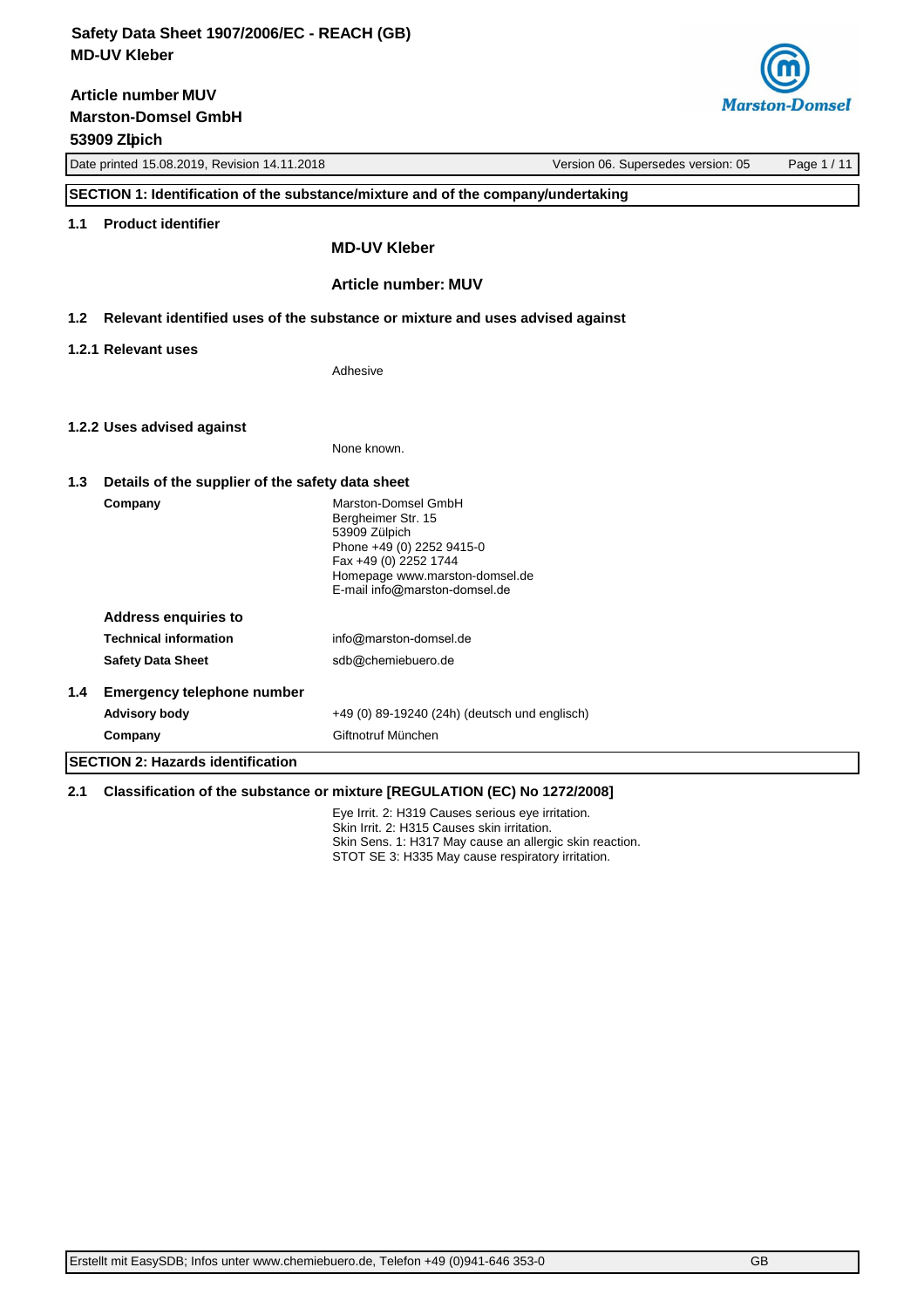# **Marston-Domsel GmbH 53909 Zülpich Article number MUV**



Date printed 15.08.2019, Revision 14.11.2018 Version 06. Supersedes version: 05 Page 2 / 11

#### **2.2 Label elements**

The product is required to be labelled in accordance with regulation (EC) No 1272/2008 (CLP). **Hazard pictograms Signal word** WARNING **Contains:** Methacrylic acid, monoester with Propan-1,2-diole 2,2'-Ethylenedioxydiethyl dimethacrylate exo-1,7,7-Trimethylbicyclo[2.2.1]hept-2-yl methacrylate Methacrylic acid, monoester with Propan-1,2-diole Hazard statements **H315** Causes skin irritation. H317 May cause an allergic skin reaction. H335 May cause respiratory irritation. H319 Causes serious eye irritation. **Precautionary statements** P101 If medical advice is needed, have product container or label at hand. P102 Keep out of reach of children. P271 Use only outdoors or in a well-ventilated area. P280 Wear protective gloves / eye protection / face protection. P305+P351+P338 IF IN EYES: Rinse cautiously with water for several minutes. Remove contact lenses, if present and easy to do. Continue rinsing. P333+P313 If skin irritation or rash occurs: Get medical advice / attention. P337+P313 If eye irritation persists: Get medical advice / attention. P405 Store locked up. P501 Dispose of contents/container in accordance with local/national regulation.

## **2.3 Other hazards**

**Other hazards** Further hazards were not determined with the current level of knowledge.

## **SECTION 3: Composition / Information on ingredients**

#### **Product-type:**

**The product is a mixture.**

| Range [%] Substance                                                       |
|---------------------------------------------------------------------------|
| 10 - 30 Methacrylic acid, monoester with Propan-1,2-diole                 |
| CAS: 27813-02-1, EINECS/ELINCS: 248-666-3, Reg-No.: 01-2119490226-37-XXXX |
| GHS/CLP: Eye Irrit. 2: H319 - Skin Sens. 1: H317                          |
| 10 - 30 exo-1,7,7-Trimethylbicyclo[2.2.1] hept-2-yl methacrylate          |
| CAS: 7534-94-3, EINECS/ELINCS: 231-403-1, EU-INDEX: 607-134-00-4          |
| GHS/CLP: Eye Irrit. 2: H319 - Skin Irrit. 2: H315 - STOT SE 3: H335       |
| $1 - 5/2$ , 2'-Ethylenedioxydiethyl dimethacrylate                        |
| CAS: 109-16-0, EINECS/ELINCS: 203-652-6                                   |
| GHS/CLP: Skin Sens. 1: H317                                               |
| 1 - < $3$ 2-Carboxyethyl acrylate                                         |
| CAS: 24615-84-7, EINECS/ELINCS: 246-359-9                                 |
| GHS/CLP: Acute Tox. 4: H302 H312 - Skin Corr. 1B: H314 - Eye Dam. 1: H318 |

**Comment on component parts** Substances of Very High Concern - SVHC: substances are not contained or are below 0.1%. For full text of H-statements: see SECTION 16.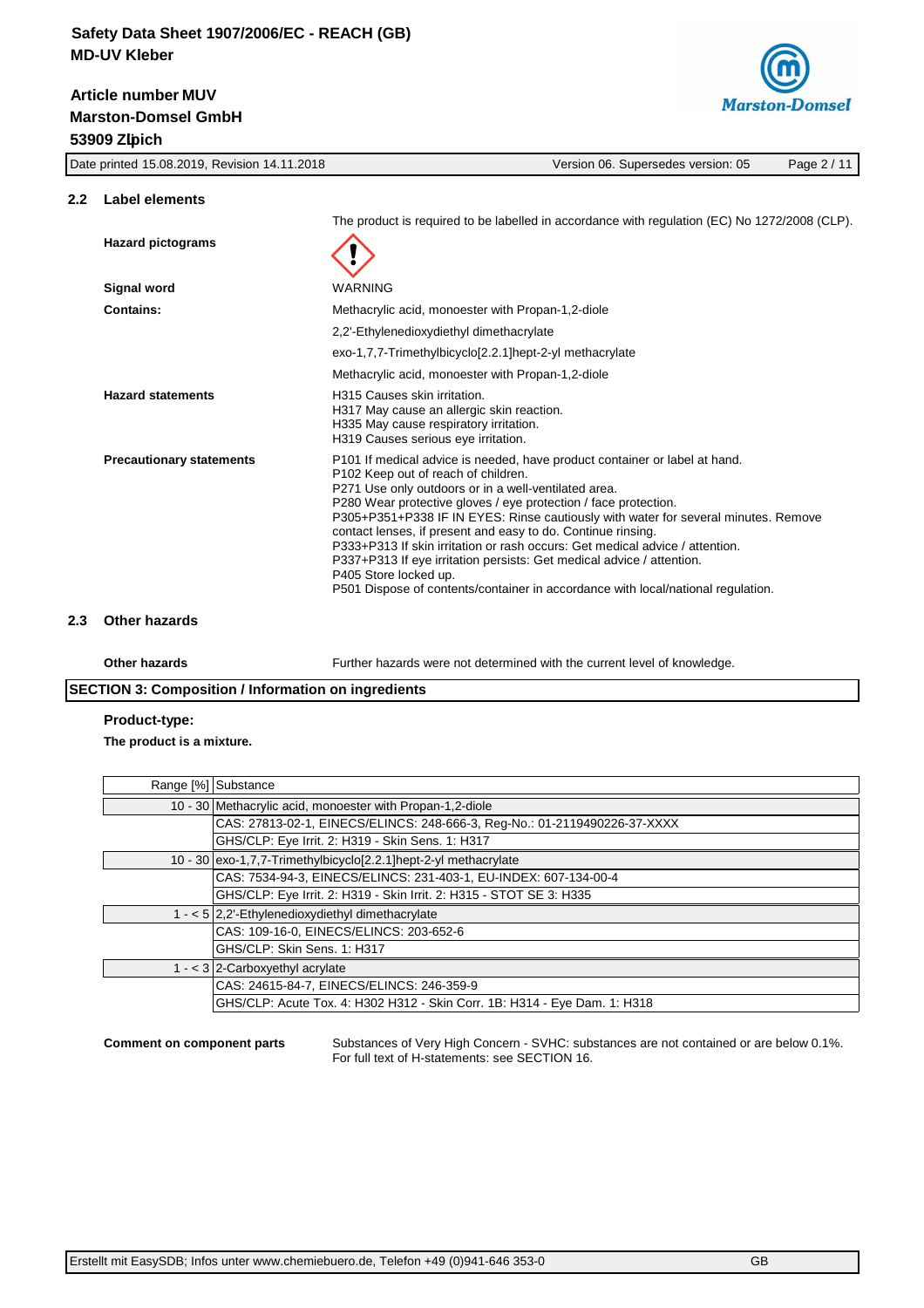**Marston-Domsel GmbH 53909 Zülpich Article number MUV**



Date printed 15.08.2019, Revision 14.11.2018 Version 06. Supersedes version: 05 Page 3 / 11

## **SECTION 4: First aid measures**

| 4.1 | Description of first aid measures |                                                                                                                                                                                      |
|-----|-----------------------------------|--------------------------------------------------------------------------------------------------------------------------------------------------------------------------------------|
|     | <b>General information</b>        | Take off contaminated clothing and wash before reuse.                                                                                                                                |
|     | Inhalation                        | Ensure supply of fresh air.                                                                                                                                                          |
|     | <b>Skin contact</b>               | In case of contact with skin wash off immediately with soap and water.<br>Consult a doctor if skin irritation persists.                                                              |
|     | Eye contact                       | Rinse cautiously with water for several minutes. Remove contact lenses, if present and easy<br>to do. Continue rinsing.<br>If eye irritation persists: Get medical advice/attention. |
|     | Ingestion                         | Seek medical advice immediately.<br>Rinse out mouth and give plenty of water to drink.                                                                                               |

## **4.2 Most important symptoms and effects, both acute and delayed**

No information available.

#### **4.3 Indication of any immediate medical attention and special treatment needed**

Treat symptomatically. Forward this sheet to the doctor.

### **SECTION 5: Fire-fighting measures**

# **5.1 Extinguishing media Suitable extinguishing media** foam, dry powder, water spray jet, carbon dioxide **Extinguishing media that must not be used** Full water jet. **5.2 Special hazards arising from the substance or mixture** Nitrogen oxides (NOx). Risk of formation of toxic pyrolysis products. Carbon monoxide (CO) **5.3 Advice for firefighters** Use self-contained breathing apparatus. Do not inhale explosion and/or combustion gases. Collect contaminated firefighting water separately, must not be discharged into the drains. Fire residues and contaminated firefighting water must be disposed of in accordance within the local regulations. **SECTION 6: Accidental release measures 6.1 Personal precautions, protective equipment and emergency procedures** Ensure adequate ventilation. Use personal protective clothing. **6.2 Environmental precautions** Prevent spread over a wide area (e.g. by containment or oil barriers). Do not discharge into the drains/surface waters/groundwater.

# **6.3 Methods and material for containment and cleaning up**

Take up mechanically. Dispose of absorbed material in accordance within the regulations.

## **6.4 Reference to other sections**

See SECTION 8+13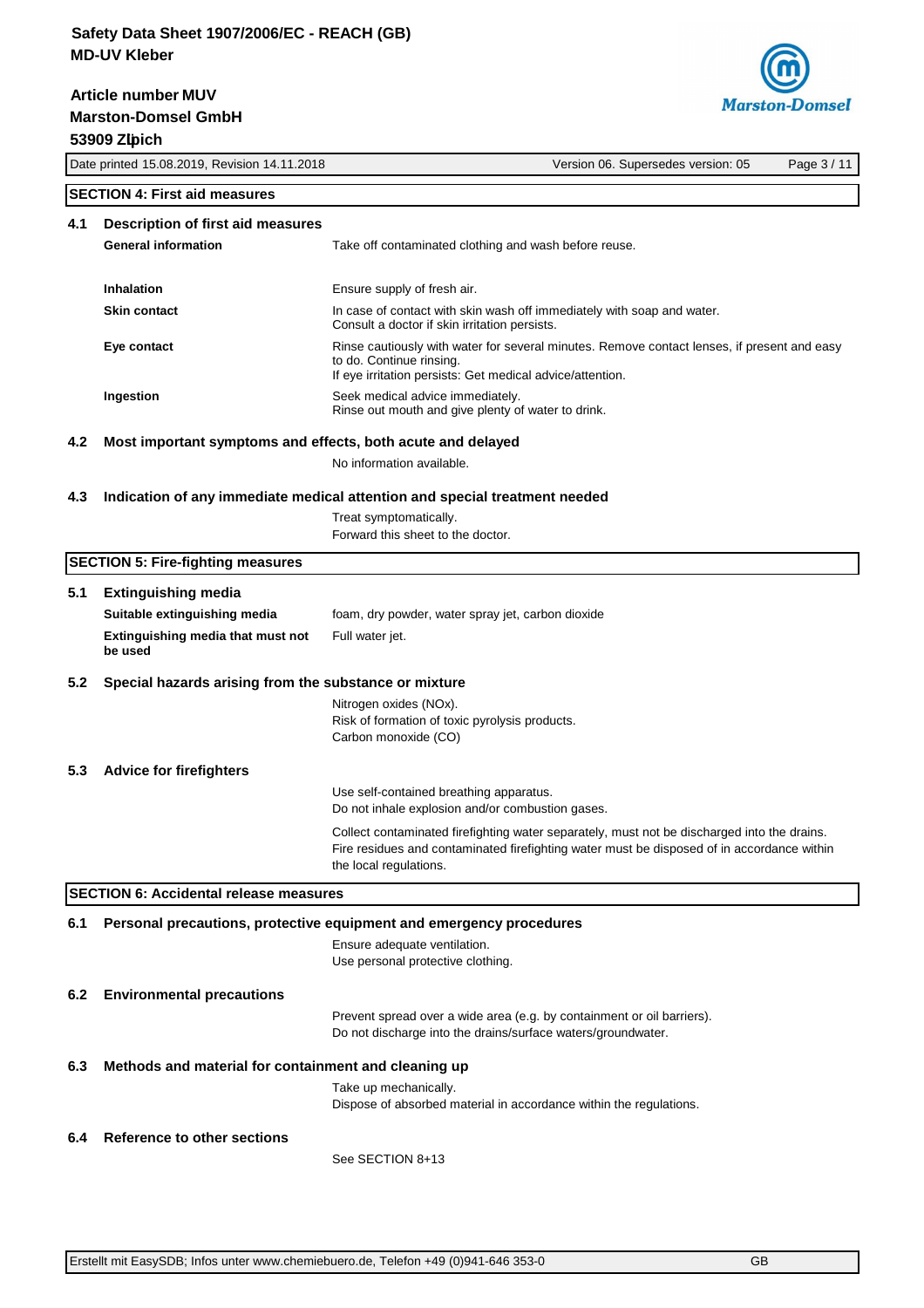**Marston-Domsel GmbH 53909 Zülpich Article number MUV**



Date printed 15.08.2019, Revision 14.11.2018 Version 06. Supersedes version: 05 Page 4 / 11

## **SECTION 7: Handling and storage**

#### **7.1 Precautions for safe handling**

Use only in well-ventilated areas.

Open and handle container with care.

Keep away from sources of ignition - refrain from smoking.

Contaminated work clothing should not be allowed out of the workplace.

Do not eat, drink or smoke when using this product.

Wash hands before breaks and after work. Use barrier skin cream.

Take off contaminated clothing and wash before reuse.

## **7.2 Conditions for safe storage, including any incompatibilities**

Keep only in original container.

Do not store together with oxidizing agents. Do not store together with acids.

Keep container in a well-ventilated place. Keep container tightly closed. Store in a dry place. Protect from sun. Keep in a cool place.

## **7.3 Specific end use(s)**

See product use, SECTION 1.2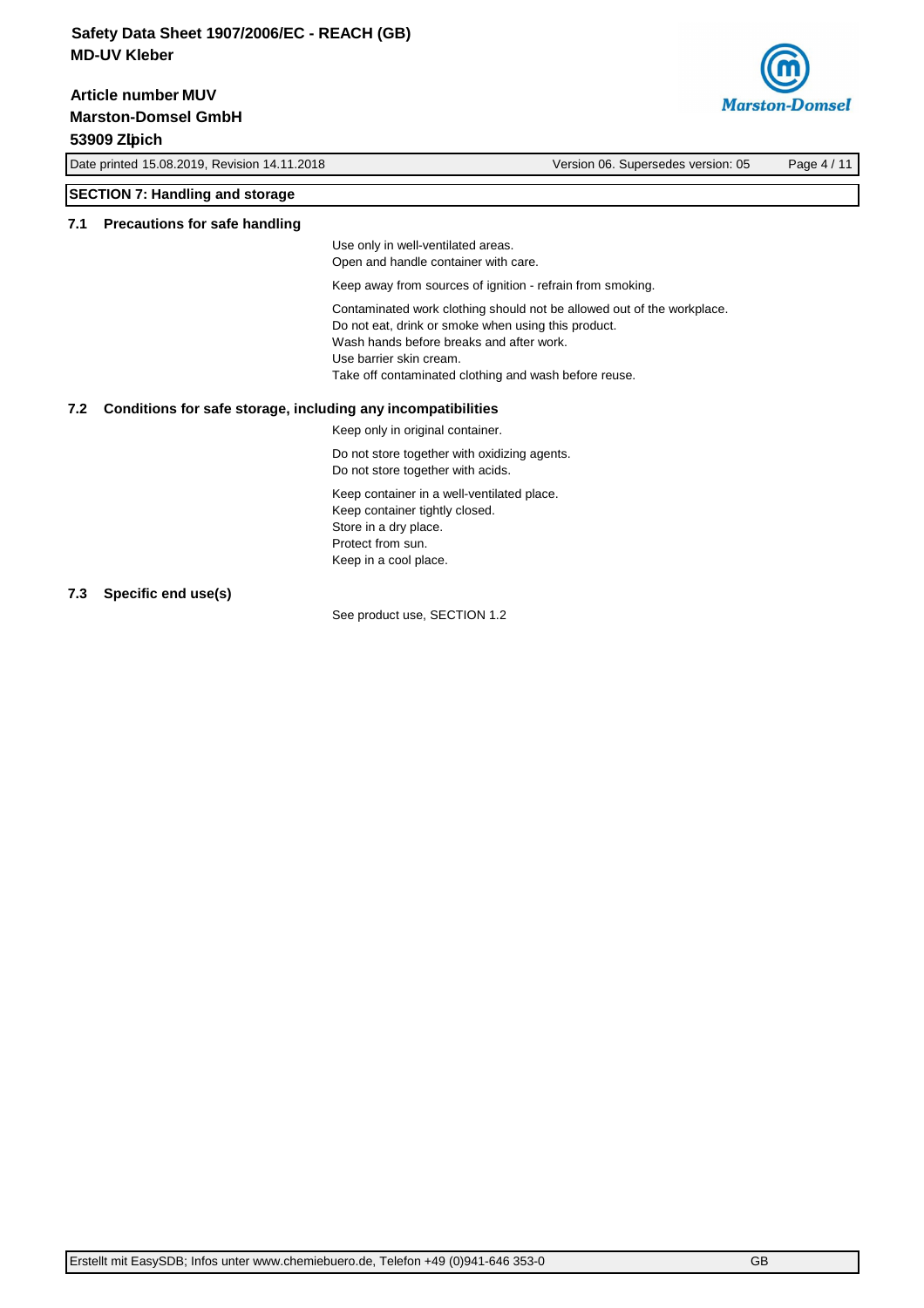**Article number MUV**

**Marston-Domsel GmbH**

## **53909 Zülpich**



Date printed 15.08.2019, Revision 14.11.2018 Version 06. Supersedes version: 05 Page 5 / 11

## **SECTION 8: Exposure controls / personal protection**

## **8.1 Control parameters**

**Ingredients with occupational exposure limits to be monitored (GB)**

| <b>Substance</b>                                               |  |
|----------------------------------------------------------------|--|
| Acrylic acid                                                   |  |
| CAS: 79-10-7, EINECS/ELINCS: 201-177-9, EU-INDEX: 607-061-00-8 |  |
| Long-term exposure: 2 ppm, A4; ACGIH2006                       |  |

#### **Ingredients with occupational**

**exposure limits to be monitored (EU)**

| Substance / EC LIMIT VALUES                                    |
|----------------------------------------------------------------|
| Acrylic acid                                                   |
| CAS: 79-10-7, EINECS/ELINCS: 201-177-9, EU-INDEX: 607-061-00-8 |
| Eight hours: 10 ppm, 29 mg/m <sup>3</sup>                      |
| Short-term (15-minute): 20 ppm, 59 mg/m <sup>3</sup> , 1       |

## **DNEL**

**PNEC**

| Substance                                                                             |
|---------------------------------------------------------------------------------------|
| Methacrylic acid, monoester with Propan-1, 2-diole, CAS: 27813-02-1                   |
| Industrial, dermal, Long-term - systemic effects: 4.2 mg/kg bw/day.                   |
| Industrial, inhalative, Long-term - systemic effects: 264.5 mg/m <sup>3</sup> .       |
| general population, oral, Long-term - systemic effects: 2.5 mg/kg bw/day.             |
| general population, inhalative, Long-term - systemic effects: 8.8 mg/m <sup>3</sup> . |
| general population, dermal, Long-term - systemic effects: 2.5 mg/kg bw/day.           |
|                                                                                       |
| Substance                                                                             |
| Methacrylic acid, monoester with Propan-1, 2-diole, CAS: 27813-02-1                   |
| seawater, 0.904 mg/L.                                                                 |
| freshwater, 0.904 mg/L.                                                               |

soil, 0.727 mg/kg.

sediment (seaater), 6.28 mg/kg.

sediment (freshwater), 6.28 mg/kg.

sewage treatment plants (STP), 10 mg/L.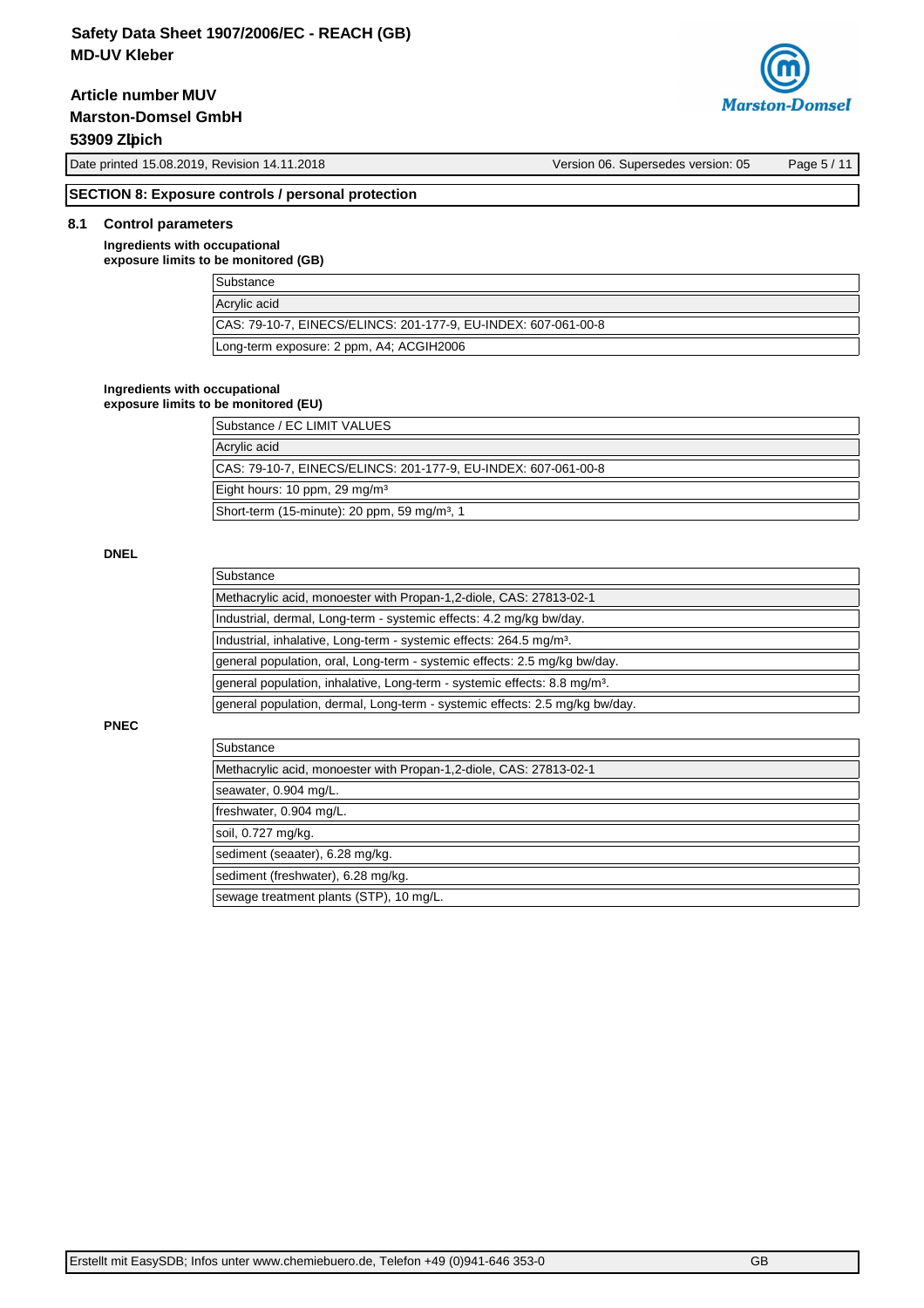# **Marston-Domsel GmbH 53909 Zülpich Article number MUV**



|     | Date printed 15.08.2019, Revision 14.11.2018                   | Version 06. Supersedes version: 05<br>Page 6 / 11                                                                                                                                                                                                                                  |
|-----|----------------------------------------------------------------|------------------------------------------------------------------------------------------------------------------------------------------------------------------------------------------------------------------------------------------------------------------------------------|
| 8.2 | <b>Exposure controls</b>                                       |                                                                                                                                                                                                                                                                                    |
|     | Additional advice on system design                             | Ensure adequate ventilation on workstation.<br>Measurement methods for taking workplace measurements must meet the performance<br>requirements of DIN EN 482. For example, recommendations are given in the IFA's list of<br>hazardous substances.                                 |
|     | Eye protection                                                 | Safety glasses. (EN 166:2001)                                                                                                                                                                                                                                                      |
|     | <b>Hand protection</b>                                         | The details concerned are recommendations. Please contact the glove supplier for further<br>information.<br>In full contact:<br>> 0,5 mm: Butyl rubber, >480 min (EN 374-1/-2/-3).<br>In splash contact:<br>> 0,5 mm: Nitrile rubber, >480 min (EN 374-1/-2/-3).                   |
|     | <b>Skin protection</b>                                         | Alkali-resistant protective clothing (EN 340)                                                                                                                                                                                                                                      |
|     | Other                                                          | Personal protective equipment should be selected specifically for the working place,<br>depending on concentration and quantity handled. The resistance of this equipment to<br>chemicals should be ascertained with the respective supplier.<br>Avoid contact with eyes and skin. |
|     | <b>Respiratory protection</b>                                  | Breathing apparatus in the event of aerosol or mist formation.<br>Short term: filter apparatus, filter A. (DIN EN 14387)                                                                                                                                                           |
|     | <b>Thermal hazards</b>                                         | not applicable                                                                                                                                                                                                                                                                     |
|     | Delimitation and monitoring of the<br>environmental exposition | Protect the environment by applying appropriate control measures to prevent or limit<br>emissions.                                                                                                                                                                                 |

# **SECTION 9: Physical and chemical properties**

## **9.1 Information on basic physical and chemical properties**

| Form                                         | viscous                   |
|----------------------------------------------|---------------------------|
| Color                                        | clear                     |
| Odor                                         | characteristic            |
| <b>Odour threshold</b>                       | No information available. |
| pH-value                                     | No information available. |
| pH-value [1%]                                | not applicable            |
| <b>Boiling point [°C]</b>                    | > 35                      |
| Flash point [°C]                             | >93                       |
| Flammability (solid, gas) [°C]               | No information available. |
| Lower explosion limit                        | not applicable            |
| <b>Upper explosion limit</b>                 | not applicable            |
| <b>Oxidising properties</b>                  | no                        |
| Vapour pressure/gas pressure [kPa]           | No information available. |
| Bulk density [kg/m <sup>3</sup> ]            | not applicable            |
| Solubility in water                          | partially soluble         |
| Partition coefficient [n-octanol/water]      | No information available. |
| <b>Viscosity</b>                             | ca. 1500 mPas (25°C)      |
| Relative vapour density determined<br>in air | No information available. |
| <b>Evaporation speed</b>                     | No information available. |
| Melting point [°C]                           | No information available. |
| Autoignition temperature [°C]                | No information available. |
| Decomposition temperature [°C]               | No information available. |
| .                                            |                           |

## **9.2 Other information**

No information available.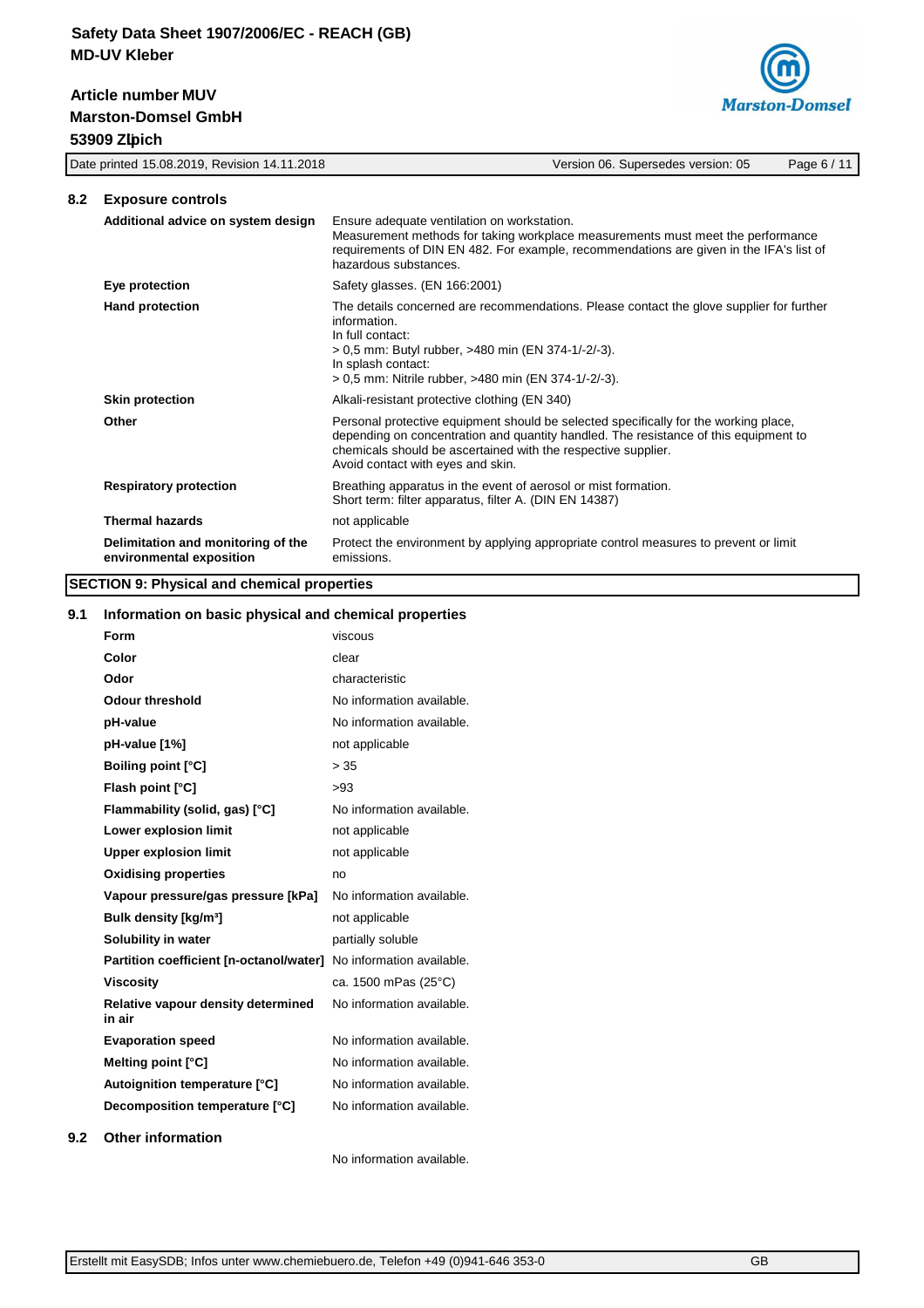**Marston-Domsel GmbH 53909 Zülpich Article number MUV**

**Marston-Domsel** 

Date printed 15.08.2019, Revision 14.11.2018 Version 06. Supersedes version: 05 Page 7 / 11

## **SECTION 10: Stability and reactivity**

#### **10.1 Reactivity**

See SECTION 10.3.

### **10.2 Chemical stability**

Stable under normal ambient conditions (ambient temperature).

#### **10.3 Possibility of hazardous reactions**

Reactions with strong oxidizing agents and strong acids. Polymerization may occur at elevated temperature.

## **10.4 Conditions to avoid**

See SECTION 7.2. Strong heating.

### **10.5 Incompatible materials**

Various metals.

#### **10.6 Hazardous decomposition products**

Irritant gases/vapours.

## **SECTION 11: Toxicological information**

#### **11.1 Information on toxicological effects**

#### **Acute toxicity**

| Substance                                                          |
|--------------------------------------------------------------------|
| 2.2'-Ethylenedioxydiethyl dimethacrylate, CAS: 109-16-0            |
| LD50, oral, Rat: > 2000 mg/kg (Lit.).                              |
| Methacrylic acid, monoester with Propan-1,2-diole, CAS: 27813-02-1 |
| LD50, oral, Rat: 11200 mg/kg.                                      |
| LD50, dermal, Rabbit: > 5000 mg/kg.                                |

| Serious eye damage/irritation                         | Toxicological data of complete product are not available.<br>Irritant<br>Calculation method                                                    |
|-------------------------------------------------------|------------------------------------------------------------------------------------------------------------------------------------------------|
| Skin corrosion/irritation                             | Toxicological data of complete product are not available.<br>Irritant<br>Calculation method                                                    |
| Respiratory or skin sensitisation                     | Toxicological data of complete product are not available.<br>May cause an allergic skin reaction.<br>Calculation method                        |
| Specific target organ toxicity -<br>single exposure   | Toxicological data of complete product are not available.<br>May cause respiratory irritation.<br>Calculation method                           |
| Specific target organ toxicity -<br>repeated exposure | Based on the available information, the classification criteria are not fulfilled.                                                             |
| <b>Mutagenicity</b>                                   | Based on the available information, the classification criteria are not fulfilled.                                                             |
| <b>Reproduction toxicity</b>                          | Based on the available information, the classification criteria are not fulfilled.                                                             |
| Carcinogenicity                                       | Based on the available information, the classification criteria are not fulfilled.                                                             |
| <b>Aspiration hazard</b>                              | Based on the available information, the classification criteria are not fulfilled.                                                             |
| <b>General remarks</b>                                |                                                                                                                                                |
|                                                       | Toxicological data of complete product are not available.<br>The texters data lieted pertaining to the ingredients are intended for these werk |

The toxicity data listed pertaining to the ingredients are intended for those working in the medicinal professions, experts for occupational health and safety and toxicologists.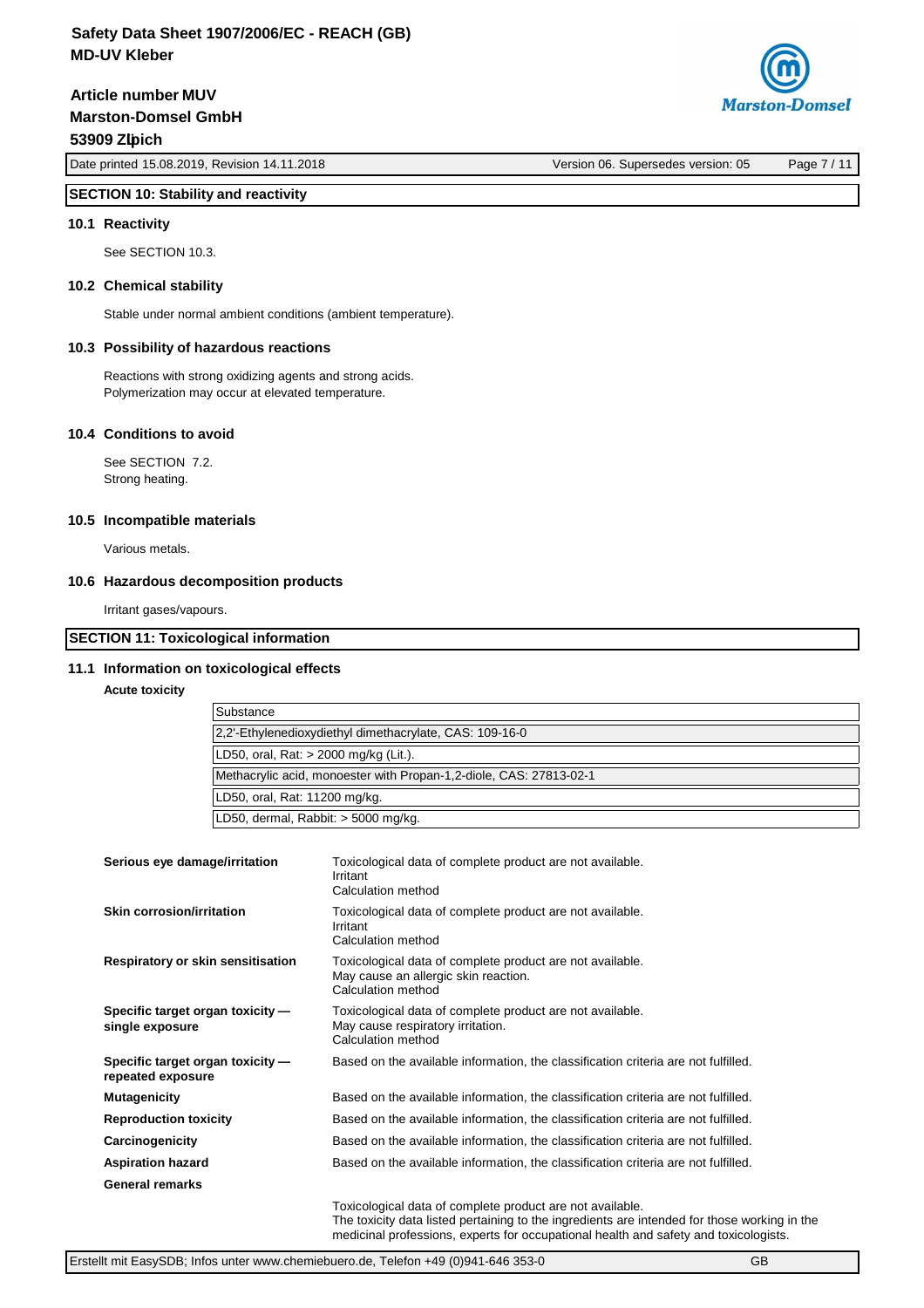**Marston-Domsel GmbH 53909 Zülpich Article number MUV**



Date printed 15.08.2019, Revision 14.11.2018 Version 06. Supersedes version: 05 Page 8 / 11

# **SECTION 12: Ecological information**

### **12.1 Toxicity**

| Substance                                                           |
|---------------------------------------------------------------------|
| Methacrylic acid, monoester with Propan-1,2-diole, CAS: 27813-02-1  |
| LC50, (48h), Leuciscus idus: 493 mg/l (DIN 38412).                  |
| EC50, (72h), Pseudokirchneriella subcapitata: 97,2 mg/l (OECD 201). |
| EC50, (48h), Daphnia magna: 380 mg/l (OECD 202).                    |

#### **12.2 Persistence and degradability**

| <b>Behaviour in environment</b><br>compartments | not determined |
|-------------------------------------------------|----------------|
| Behaviour in sewage plant                       | not applicable |
| <b>Biological degradability</b>                 | not applicable |

#### **12.3 Bioaccumulative potential**

No information available.

## **12.4 Mobility in soil**

No information available.

### **12.5 Results of PBT and vPvB assessment**

No information available.

### **12.6 Other adverse effects**

Ecological data of complete product are not available. Do not discharge product unmonitored into the environment or into the drainage.

## **SECTION 13: Disposal considerations**

#### **13.1 Waste treatment methods**

Waste material c It is not possible to determine a waste code for this product in accordance with the European Waste Catalogue (EWC) since it is only possible to classify it according to how it is used by the customer. The waste code is to be determined within the EU in liaison with the waste-disposal operator.

| Product |  |
|---------|--|
|---------|--|

|                         | Dispose of as hazardous waste.                                                                                                 |
|-------------------------|--------------------------------------------------------------------------------------------------------------------------------|
| Waste no. (recommended) | 080409*                                                                                                                        |
| Contaminated packaging  |                                                                                                                                |
|                         | Uncontaminated packaging may be taken for recycling.<br>Packaging that cannot be cleaned should be disposed of as for product. |
| Waste no. (recommended) | 150110*                                                                                                                        |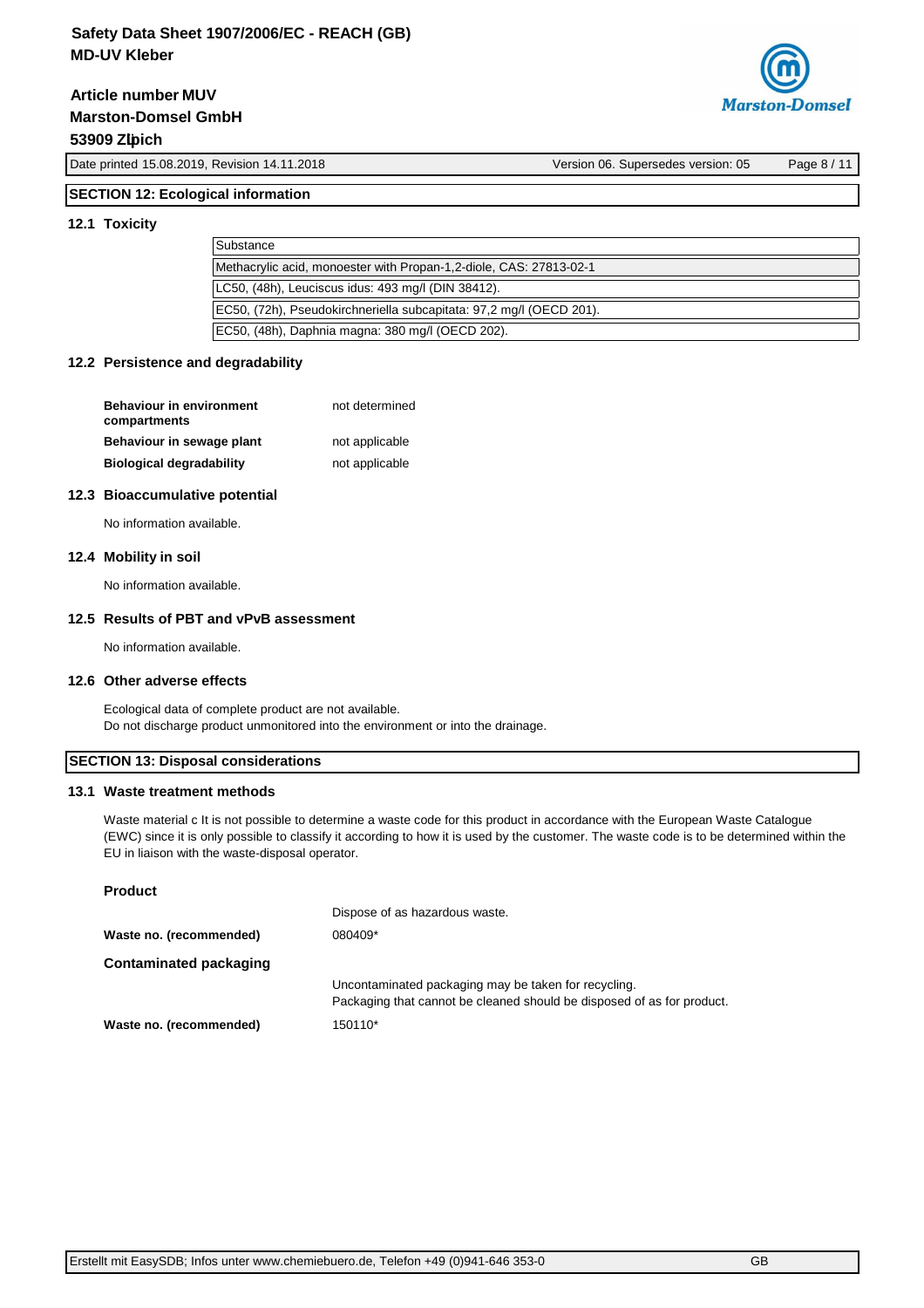**Article number MUV**

**Marston-Domsel GmbH**



| 53909 Zlipich |                                                      |                                                                           |                                    |             |  |  |
|---------------|------------------------------------------------------|---------------------------------------------------------------------------|------------------------------------|-------------|--|--|
|               | Date printed 15.08.2019, Revision 14.11.2018         |                                                                           | Version 06. Supersedes version: 05 | Page 9 / 11 |  |  |
|               | <b>SECTION 14: Transport information</b>             |                                                                           |                                    |             |  |  |
|               | 14.1 UN number                                       |                                                                           |                                    |             |  |  |
|               | Transport by land according to<br><b>ADR/RID</b>     | not applicable                                                            |                                    |             |  |  |
|               | <b>Inland navigation (ADN)</b>                       | not applicable                                                            |                                    |             |  |  |
|               | Marine transport in accordance with<br><b>IMDG</b>   | not applicable                                                            |                                    |             |  |  |
|               | Air transport in accordance with IATA not applicable |                                                                           |                                    |             |  |  |
|               | 14.2 UN proper shipping name                         |                                                                           |                                    |             |  |  |
|               | Transport by land according to<br><b>ADR/RID</b>     | NO DANGEROUS GOODS                                                        |                                    |             |  |  |
|               | <b>Inland navigation (ADN)</b>                       | NO DANGEROUS GOODS                                                        |                                    |             |  |  |
|               | <b>IMDG</b>                                          | Marine transport in accordance with NOT CLASSIFIED AS "DANGEROUS GOODS"   |                                    |             |  |  |
|               |                                                      | Air transport in accordance with IATA NOT CLASSIFIED AS "DANGEROUS GOODS" |                                    |             |  |  |
|               | 14.3 Transport hazard class(es)                      |                                                                           |                                    |             |  |  |
|               | Transport by land according to<br><b>ADR/RID</b>     | not applicable                                                            |                                    |             |  |  |
|               | <b>Inland navigation (ADN)</b>                       | not applicable                                                            |                                    |             |  |  |
|               | Marine transport in accordance with<br><b>IMDG</b>   | not applicable                                                            |                                    |             |  |  |
|               | Air transport in accordance with IATA not applicable |                                                                           |                                    |             |  |  |
|               | 14.4 Packing group                                   |                                                                           |                                    |             |  |  |
|               | Transport by land according to<br><b>ADR/RID</b>     | not applicable                                                            |                                    |             |  |  |
|               | <b>Inland navigation (ADN)</b>                       | not applicable                                                            |                                    |             |  |  |
|               | Marine transport in accordance with<br><b>IMDG</b>   | not applicable                                                            |                                    |             |  |  |
|               | Air transport in accordance with IATA not applicable |                                                                           |                                    |             |  |  |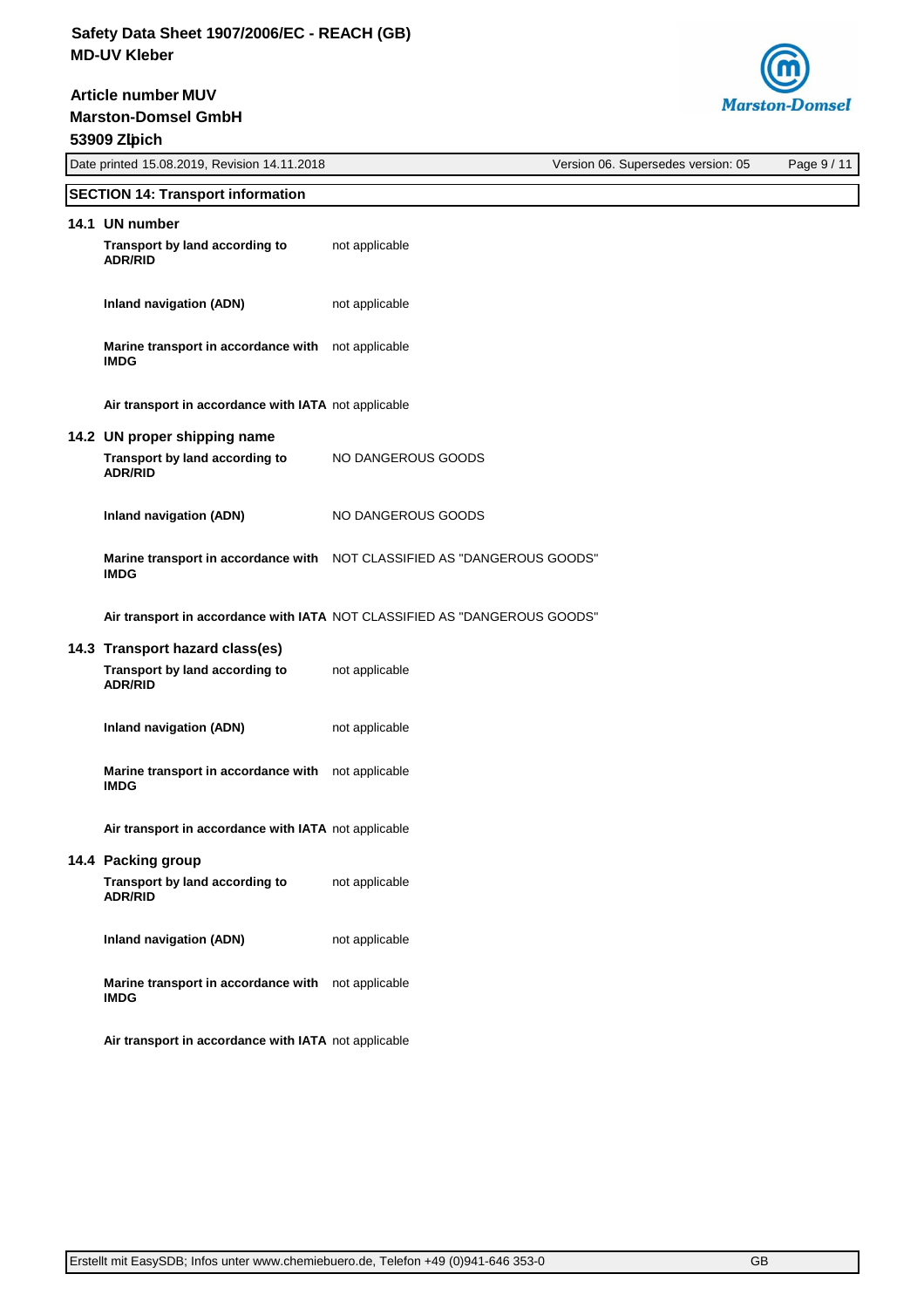**Marston-Domsel GmbH 53909 Zülpich Article number MUV**



| 53909 Zipich<br>Date printed 15.08.2019, Revision 14.11.2018                                                          | Version 06. Supersedes version: 05                                                                                                                       | Page 10 / 11 |  |  |  |
|-----------------------------------------------------------------------------------------------------------------------|----------------------------------------------------------------------------------------------------------------------------------------------------------|--------------|--|--|--|
|                                                                                                                       |                                                                                                                                                          |              |  |  |  |
| 14.5 Environmental hazards                                                                                            |                                                                                                                                                          |              |  |  |  |
| Transport by land according to<br><b>ADR/RID</b>                                                                      | no                                                                                                                                                       |              |  |  |  |
| <b>Inland navigation (ADN)</b>                                                                                        | no                                                                                                                                                       |              |  |  |  |
| Marine transport in accordance with no<br><b>IMDG</b>                                                                 |                                                                                                                                                          |              |  |  |  |
| Air transport in accordance with IATA no                                                                              |                                                                                                                                                          |              |  |  |  |
| 14.6 Special precautions for user                                                                                     |                                                                                                                                                          |              |  |  |  |
| Relevant information under SECTION 6 to 8.<br>14.7 Transport in bulk according to Annex II of MARPOL and the IBC Code |                                                                                                                                                          |              |  |  |  |
| not applicable                                                                                                        |                                                                                                                                                          |              |  |  |  |
| <b>SECTION 15: Regulatory information</b>                                                                             |                                                                                                                                                          |              |  |  |  |
|                                                                                                                       | 15.1 Safety, health and environmental regulations/legislation specific for the substance or mixture                                                      |              |  |  |  |
| <b>EEC-REGULATIONS</b>                                                                                                | 1991/689 (2001/118); 2010/75; 2004/42; 648/2004; 1907/2006 (REACH); 1272/2008;<br>75/324/EEC (2016/2037/EC); (EU) 2015/830; (EU) 2016/131; (EU) 517/2014 |              |  |  |  |
| <b>TRANSPORT-REGULATIONS</b>                                                                                          | ADR (2019); IMDG-Code (2019, 39. Amdt.); IATA-DGR (2019)                                                                                                 |              |  |  |  |
| <b>NATIONAL REGULATIONS (GB):</b>                                                                                     | EH40/2005 Workplace exposure limits (Second edition, published December 2011).                                                                           |              |  |  |  |
| - Observe employment restrictions<br>for people                                                                       | Observe employment restrictions for mothers-to-be and nursing mothers. Observe<br>employment restrictions for young people.                              |              |  |  |  |
| - VOC (2010/75/CE)                                                                                                    | not applicable                                                                                                                                           |              |  |  |  |
| 15.2 Chemical safety assessment                                                                                       |                                                                                                                                                          |              |  |  |  |
|                                                                                                                       | Chemical safety assessments for substances in this mixture were not carried out.                                                                         |              |  |  |  |
| <b>SECTION 16: Other information</b>                                                                                  |                                                                                                                                                          |              |  |  |  |
| 16.1 Hazard statements<br>(SECTION 03)                                                                                |                                                                                                                                                          |              |  |  |  |

H335 May cause respiratory irritation. H315 Causes skin irritation. H319 Causes serious eye irritation. H318 Causes serious eye damage. H314 Causes severe skin burns and eye damage. H302+H312 Harmful if swallowed or in contact with skin. H317 May cause an allergic skin reaction.